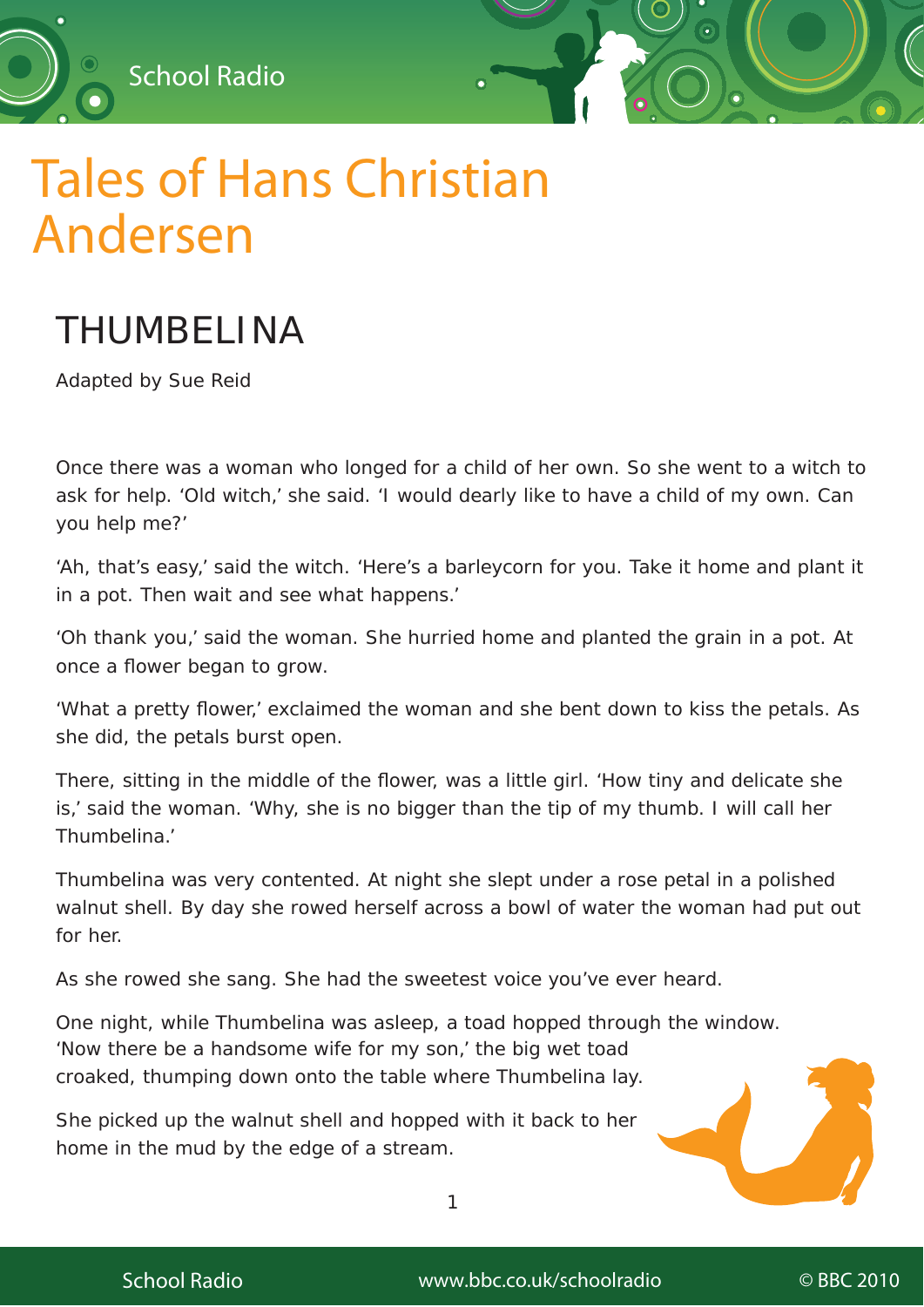

But 'Croak croak, brek-kek-kex,' was all the toad's son said when he saw Thumbelina.

'Shhh! Don't speak so loudly. You might wake her,' his mother said. 'We must put her somewhere where she cannot escape. I know,' she said, when she had thought for a time. 'I'll put her on a water lily out in the stream.'

So Toad swam out to the centre of the stream and set the walnut shell down on the leaf of the biggest water lily. When Thumbelina woke and saw where she was, she began to cry. All she could see around her was water. 'How will I ever get back to land,' she said sadly.

Back on the bank the toad was very busy, carrying rushes and yellow water flowers from the stream to decorate the room where her son and his bride would live.

'How happy my son and his new bride will be,' she thought.

Then the toads swam out to the leaf in the stream where Thumbelina was perched. The old toad made a deep bow to Thumbelina. 'This is my son,' she said. 'You are to marry him and live with him in our fine house under the mud.'

'Croak croak. Brek-kek-kex,' was all that her son could say.

After the toads had swum away Thumbelina sat and cried on the leaf. 'I do not want to marry a big ugly toad and live in a house with him under the mud,' she said.

Below the lily the fishes heard her and popped up their heads to look at her. 'What a pretty little girl,' they said to each other. 'We cannot let her marry an ugly creature like that.' So they swam up to the stalk that held the leaf and gnawed away at it until at last the lily floated free.

Down the stream the lily glided. Thumbelina was happy. 'The toads will never catch me now,' she thought. The sun shone brightly and the water glittered like gold. She did not see the beetle fly overhead. Then all of a sudden she felt a pair of claws grip her around the waist and lift her off the lily leaf. Up the beetle flew into a tree, Thumbelina still clasped tightly in its claws.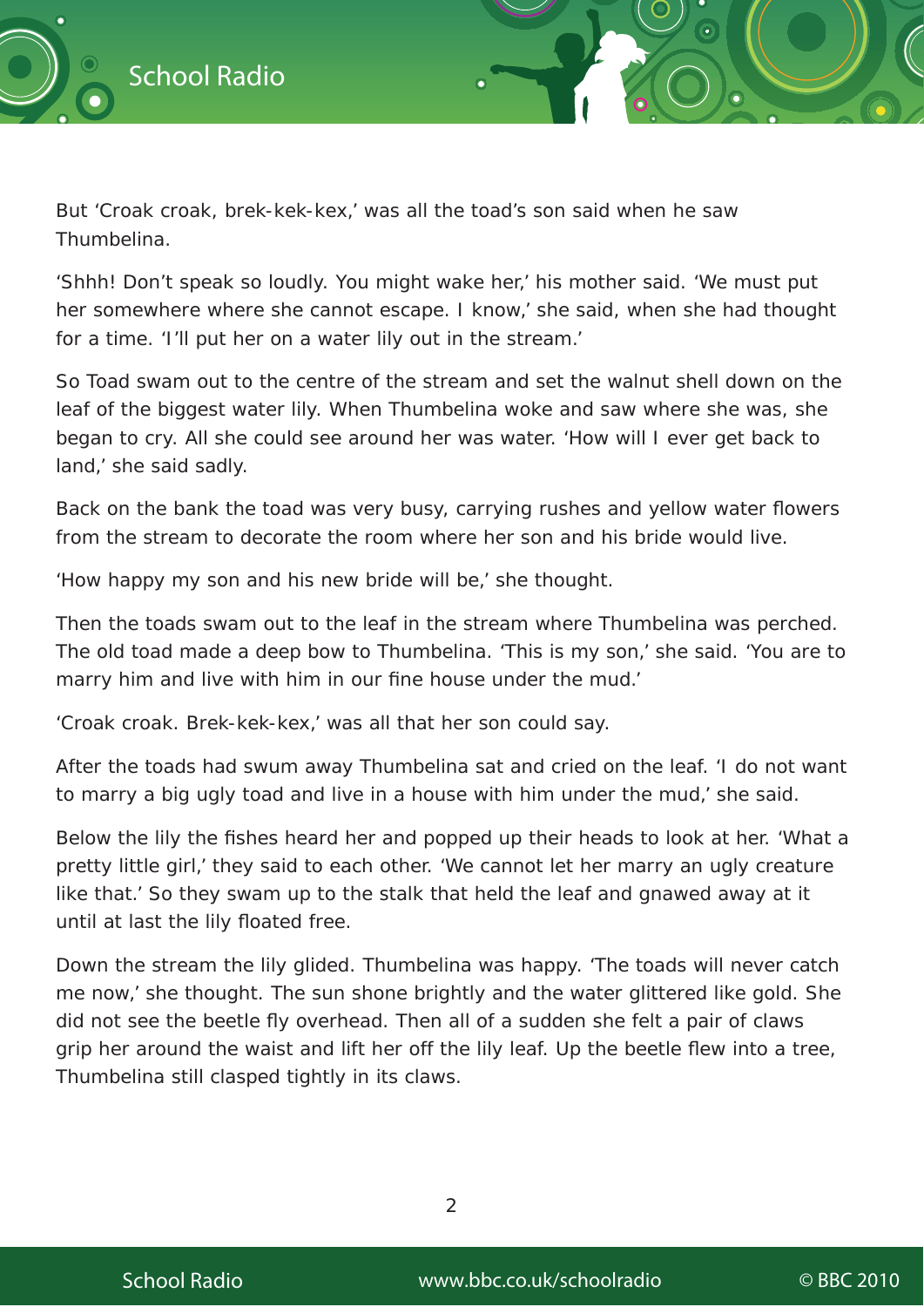

Thumbelina was very frightened but there was nothing she could do. The beetle put her down on a large leaf. 'You are very pretty,' it said.

The other beetles who lived in the tree came to look at her.

'Why, she has only got two legs,' scoffed one. 'And she hasn't got any feelers,' snorted another, waving his about proudly. 'And look how thin her waist is. Ugh! She is not pretty – not pretty at all,' they said. The beetle who found her decided that they were right and so Thumbelina was put back down on the ground.

All summer Thumbelina lived alone in the forest. She wove herself a bed out of blades of grass and hung it like a hammock under a dock leaf to shelter from the rain. When she was hungry she ate honey and pollen from the flowers. And when she was thirsty she drank the early morning dew off the leaves. But summer passed and the days grew colder.

The birds who had sung in the trees flew away. The leaves withered and dropped and Thumbelina shivered with cold. Snow began to fall. Every snowflake that fell felt like a shovelful on tiny Thumbelina. She wrapped herself in a dry leaf but that did not warm her.

Wandering about, Thumbelina found herself at last outside the forest, in a cornfield. The corn had been cut and only stubby stalks were left in the frozen ground. There among them she saw a door. Behind it, in a cosy little house, lived a field-mouse.

'Please, may I have a piece of barleycorn to eat,' Thumbelina begged the field-mouse. 'I have had nothing to eat for two days.'

'You poor thing,' said the field-mouse, who had a kind heart. 'Come inside! Come inside!' The field-mouse so enjoyed Thumbelina's company that she told her she could stay. 'But you must clean my house and tell me stories,' she said.' I like to listen to stories.'

One day the field-mouse told Thumbelina that her neighbour  $-$  a mole - was coming to visit them. 'He is very rich and clever,' she told Thumbelina. 'He would make you a fine husband. He cannot see very well, but he lives in a big house and wears a black velvet coat.'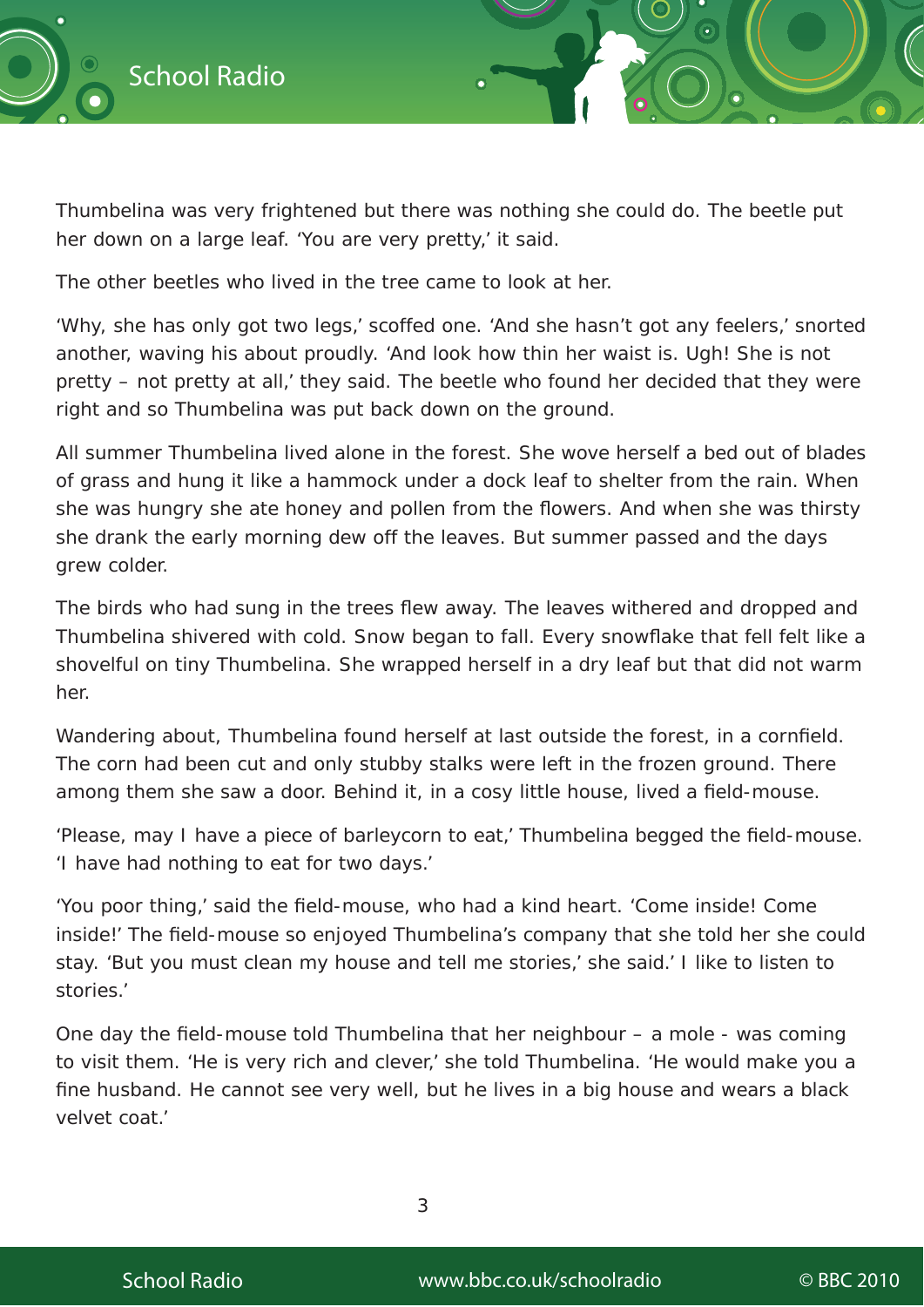

Thumbelina didn't care how rich and clever he was. She didn't want to marry a mole. But when the mole came to visit, she sang so sweetly that the mole fell in love with her.

But he was cautious and said nothing to Thumbelina.

He told them he had dug a passage that linked their houses together. 'You may go along it whenever you like,' he said. 'Follow me, and I will show you the way.' He took a piece of rotten wood which glowed in the dark, and led them along the tunnel.

'There is a bird in the passage,' he told them. 'But don't be afraid, for it is dead.' When they reached the place where the bird lay, the mole thrust his nose up through the ceiling to let in the daylight.

Now they could see the bird clearly. It was a swallow, its beautiful wings pressed close against its sides, its legs and head huddled into its feathers. Thumbelina felt so sorry for it, but the mole shoved the bird aside with his stubby legs. 'There's one we won't have to listen to any more,' he said. 'I don't like birds. They make an awful din!'

'Quite right,' said the field-mouse. 'Yet everyone thinks so highly of them. I cannot think why.'

Thumbelina said nothing, but as soon as their backs were turned, she bent down and gently parted the feathers on the swallow's head and kissed its closed eyes. 'Perhaps this is the bird that sang so sweetly to me in the summer,' she thought. 'How happy its song made me.'

That night Thumbelina could not sleep. So she got out of bed and plaited a small blanket of hay. Then she crept back down the passage and spread it over the bird.

'Farewell, pretty bird,' she said. 'Thank you for singing to me in the summer, when the trees were green and the sun shone all day.' Then she laid her head on its heart. Knock! She heard. Knock. Knock. She jumped back, startled. The bird's heart was beating.

It was alive. Thumbelina was frightened. The bird was so big and she so small. But she tucked the little blanket closer over the bird's head to warm it. The next night she came back to see the bird again. It opened its eyes. 'Thank you,' it said faintly. 'You have saved my life. Soon I will be able to fly away.'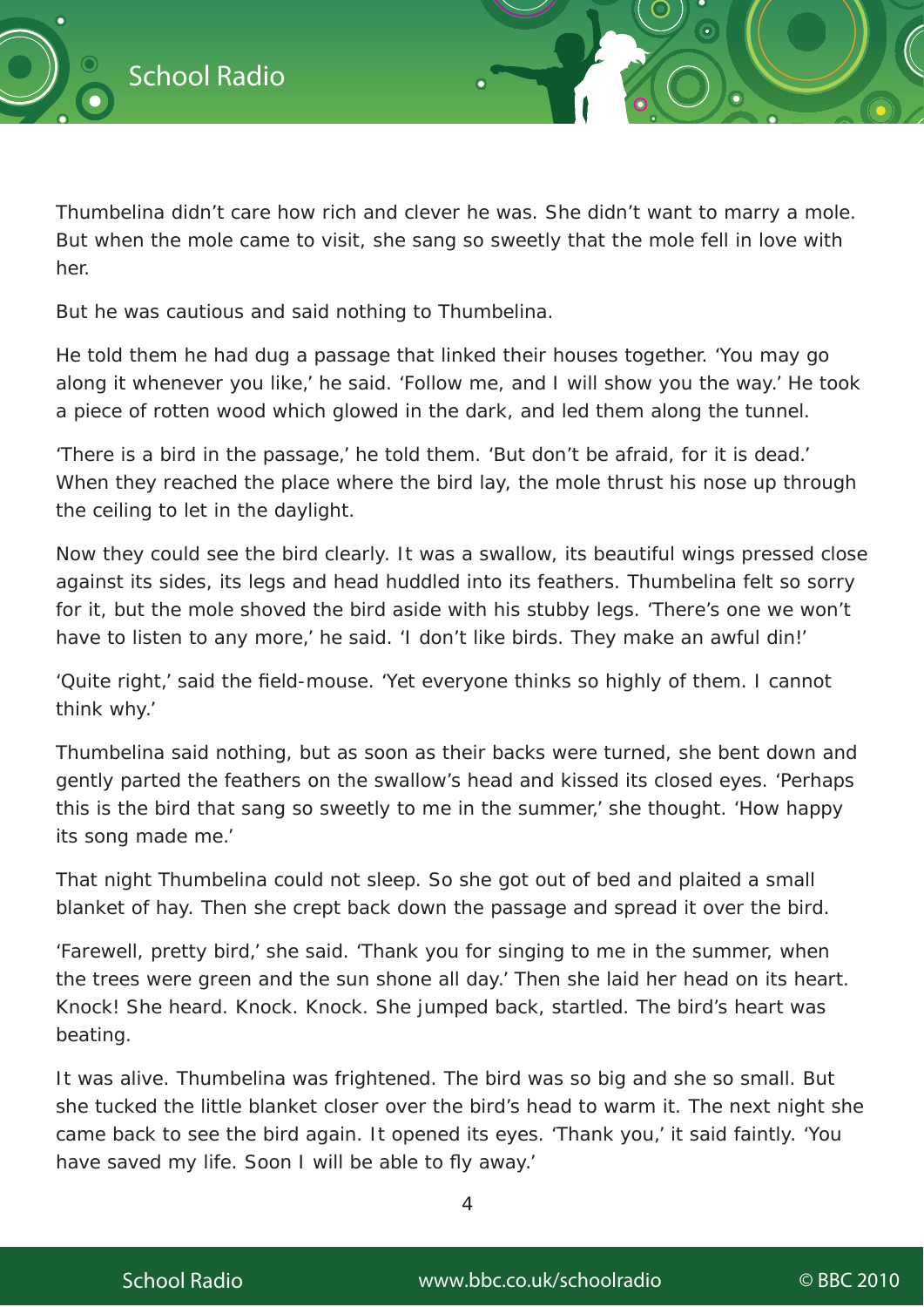

'No!' insisted Thumbelina. 'It is too cold outside for you to leave. Stay here. I will look after you.'

All winter long the bird stayed in the passage. Then spring came and it flew out of the hole in the roof.

Thumbelina was very sad as she watched it fly away. She had grown very fond of the bird. And the sight of the sun saddened her, for she rarely saw it now.

'You are to marry the mole,' the field-mouse told her one day. Thumbelina felt very sad. She did not like the mole at all. He did not care for the things she did. He liked the dark and she liked the sun. She did not want to live under the ground in the dark.

The day of the wedding arrived. Thumbelina stood in the doorway to look at the sunshine one last time.

She heard a bird sing in the sky overhead. It was the swallow. How happy they were to see each other again. 'Come away with me,' the swallow said when Thumbelina had told him her sad tale. 'I will take you to a land where the sun always shines.'

Thumbelina climbed up on to the swallow's back, and tied her sash to one of his feathers, and away they flew, up over trees and lakes and snowy mountains where the air was so cold that Thumbelina shivered and crept under the swallow's feathers for warmth.

Then she felt the air grow warmer. Below her now she could see waving palms and the air was sweet and full of butterflies. Down the swallow flew and landed on the ground near the pillars of a marble palace. Vines twisted up its columns. Swallows flew back and forth.

One of the columns had fallen and lay on the ground, in pieces. In between the broken pieces, beautiful white flowers grew.

'My nest is high up on a marble column, but you will be better down here, on one of these flowers,' the swallow told Thumbelina.

'I should like that,' Thumbelina said.